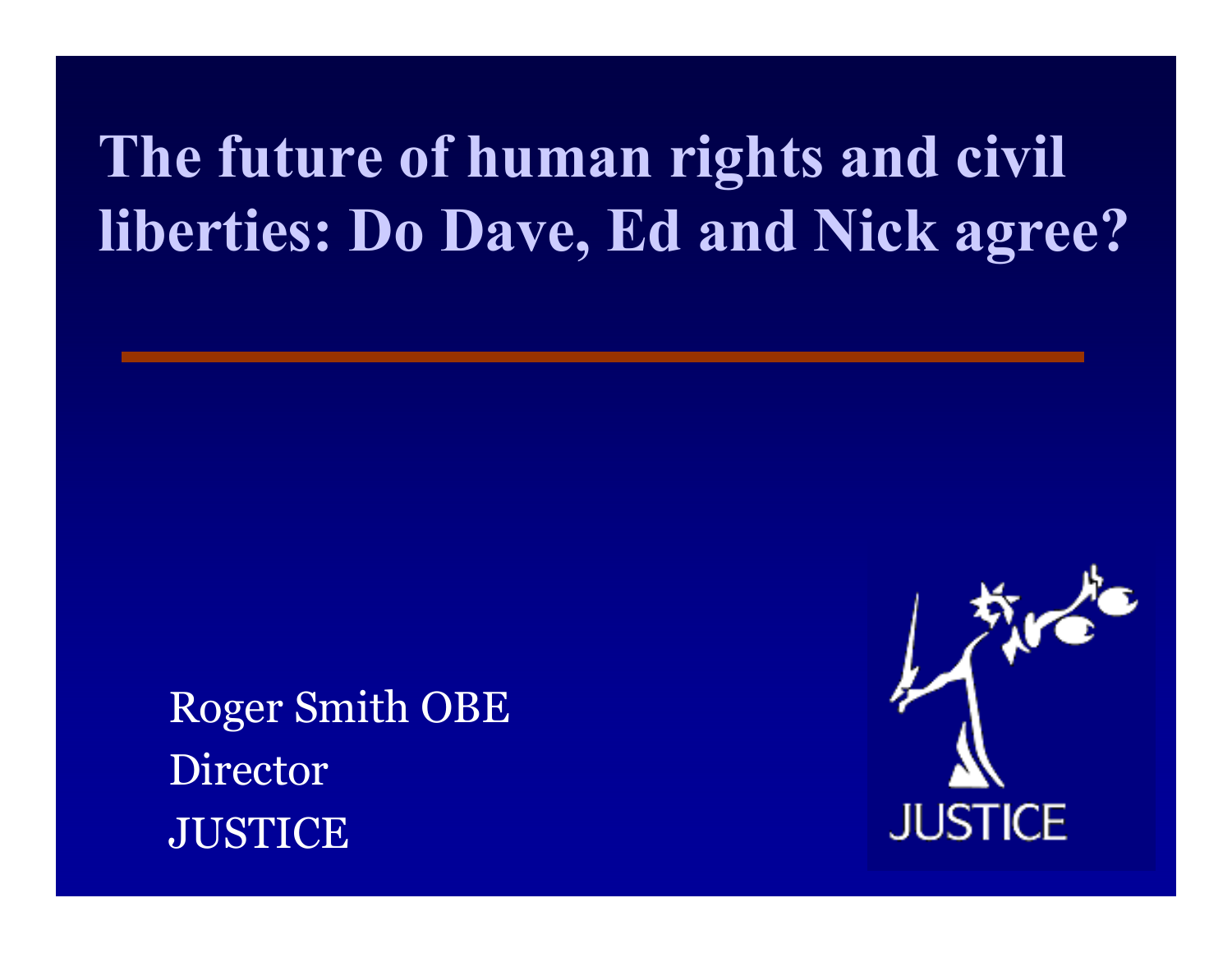## Civil liberties

We will … implement a full programme of measures to reverse the substantial erosion of civil liberties and roll back state intrusion

*Coalition programme for government* I won't let the Tories or the Liberals take ownership of the British tradition of liberty. I want our party to reclaim that tradition.

*Ed Miliband, 28 September 2010*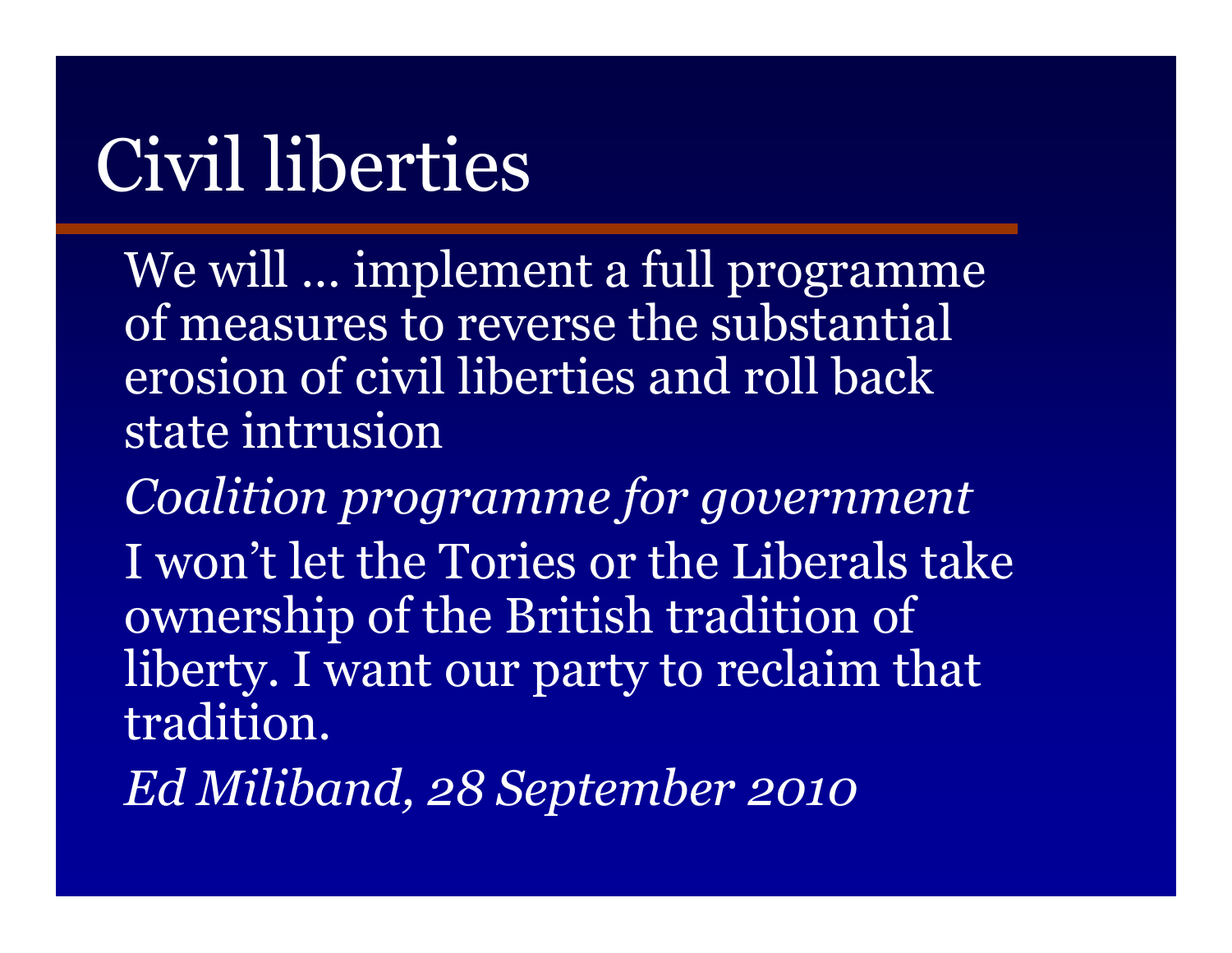## **Human rights**

We will establish a Commission to investigate the creation of a British Bill of Rights that incorporates and builds on all our obligations under the ECHR, ensures that those rights continue to be enshrined in British law and protects and extends British liberties. We will seek to promote a better understanding of the true scope of those obligations and liberties.

*Coalition Programme for Government.*